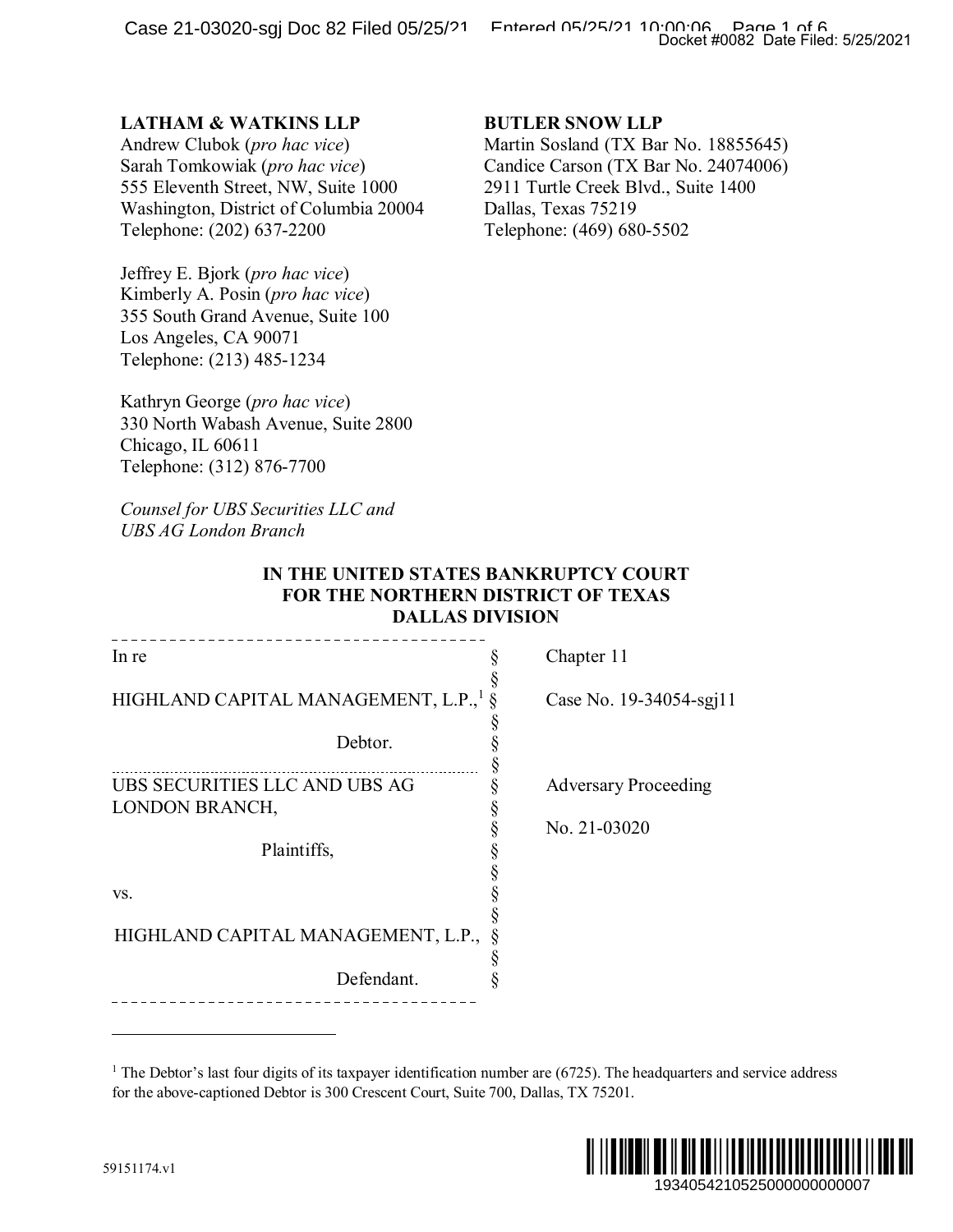### **NOTICE OF HEARING ON PLAINTIFFS' MOTION TO COMPEL AND RESPONSE TO MOTION OF FORMER EMPLOYEES TO QUASH SUBPOENA**

**PLEASE TAKE NOTICE** that the following matter is scheduled for hearing on **Thursday, June 24, 2021 at 2:30 p.m. (Central Time)** (the "**Hearing**") in the above-captioned chapter 11 case: *Plaintiffs' Motion to Compel and Response to Motion of Former Employees to Quash Subpoena* [Docket No. 74] (the "**Motion**").

The Hearing on the Motion will be held via WebEx videoconference before The Honorable Stacey G. C. Jernigan, United States Bankruptcy Judge. The WebEx video participation/attendance link for the Hearing is: https://us-courts.webex.com/meet/jerniga.

A copy of the WebEx Hearing Instructions for the Hearing is attached hereto as **Exhibit A**; alternatively, the WebEx Hearing Instructions for the Hearing may be obtained from Judge Jernigan's hearing/calendar site at: https://www.txnb.uscourts.gov/judges-info/hearingdates/judgejernigans-hearing-dates.

[*Remainder of Page Intentionally Left Blank*]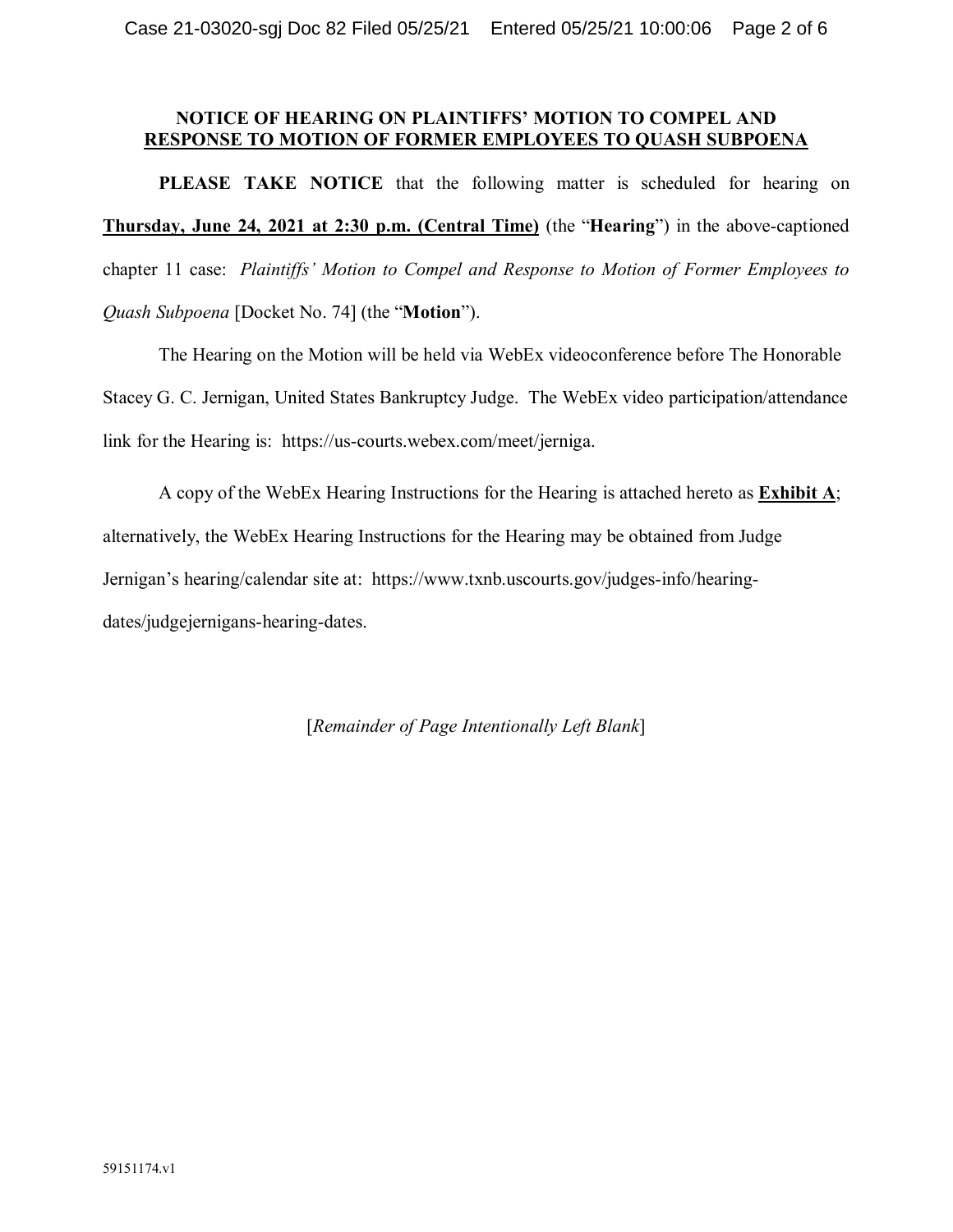DATED this  $25<sup>th</sup>$  day of May, 2021.

### **BUTLER SNOW LLP**

By /s/ *Martin Sosland*

Martin Sosland (TX Bar No. 18855645) Candice M. Carson (TX Bar No. 24074006) 2911 Turtle Creek Boulevard, Suite 1400 Dallas, Texas 75219 Telephone: (469) 680-5502 E-mail: martin.sosland@butlersnow.com [candice.carson@butlersnow.com](mailto:candice.carson@butlersnow.com)

### **LATHAM & WATKINS LLP**

Andrew Clubok (*pro hac vice*) Sarah Tomkowiak (*pro hac vice*) 555 Eleventh Street, NW, Suite 1000 Washington, District of Columbia Telephone: (202) 637-2200 Email: andrew.clubok@lw.com sarah.tomkowiak@lw.com

and

Jeffrey E. Bjork (*pro hac vice*) Kimberly A. Posin (*pro hac vice*) 355 South Grand Avenue, Suite 100 Los Angeles, CA 90071 Telephone: (213) 485-1234 Email: jeff.bjork@lw.com kim.posin@lw.com

*Counsel for UBS Securities LLC and UBS AG, London Branch*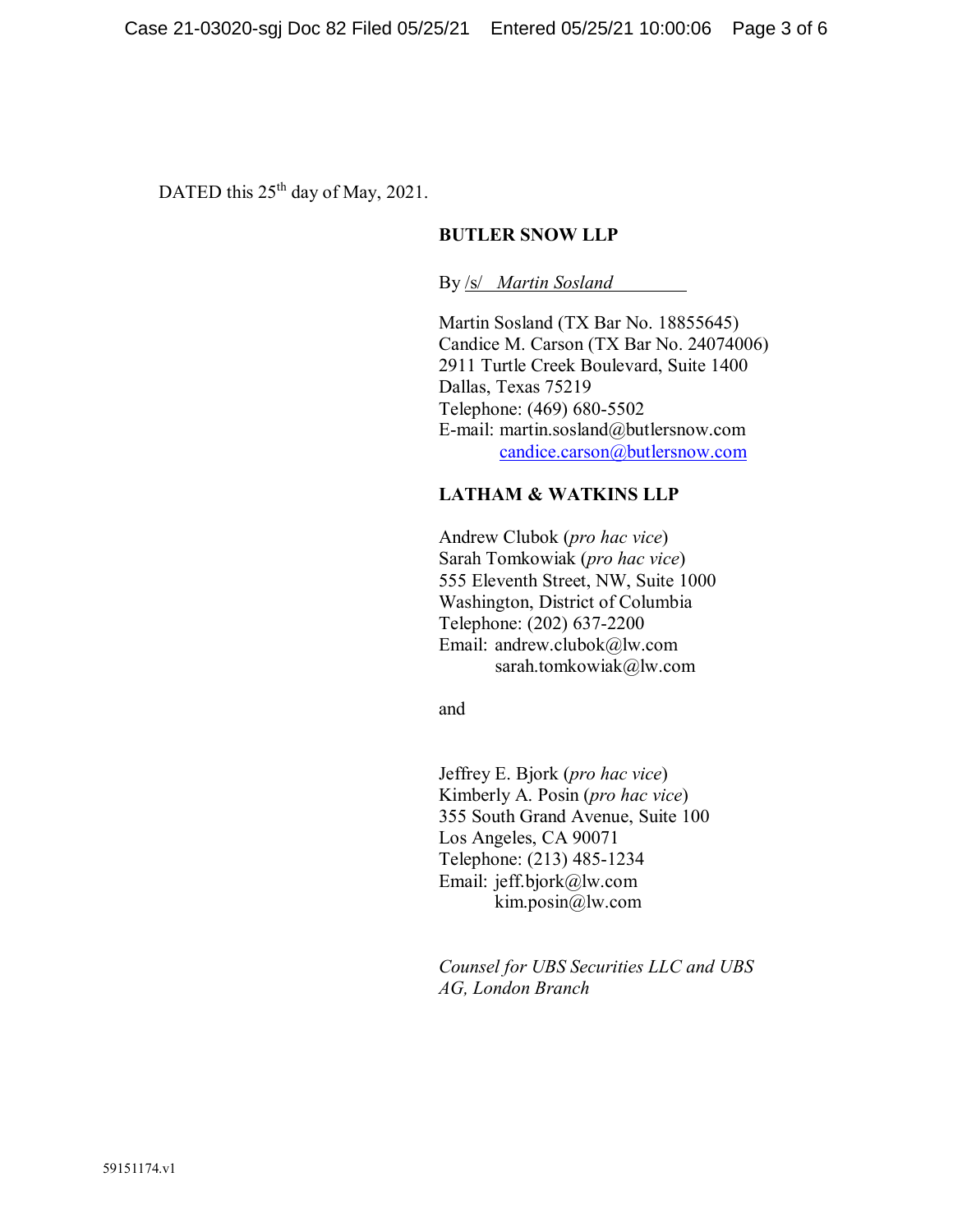### **CERTIFICATE OF SERVICE**

I, Martin Sosland, certify that this *Notice of Hearing on Plaintiffs' Amended Motion to Compel and Response to Motion of Former Employees to Quash Subpoena* was filed electronically through the Court's ECF system, which provides notice to all parties in interest.

Dated: May 25, 2021.

/s/ *Martin Sosland* Martin A. Sosland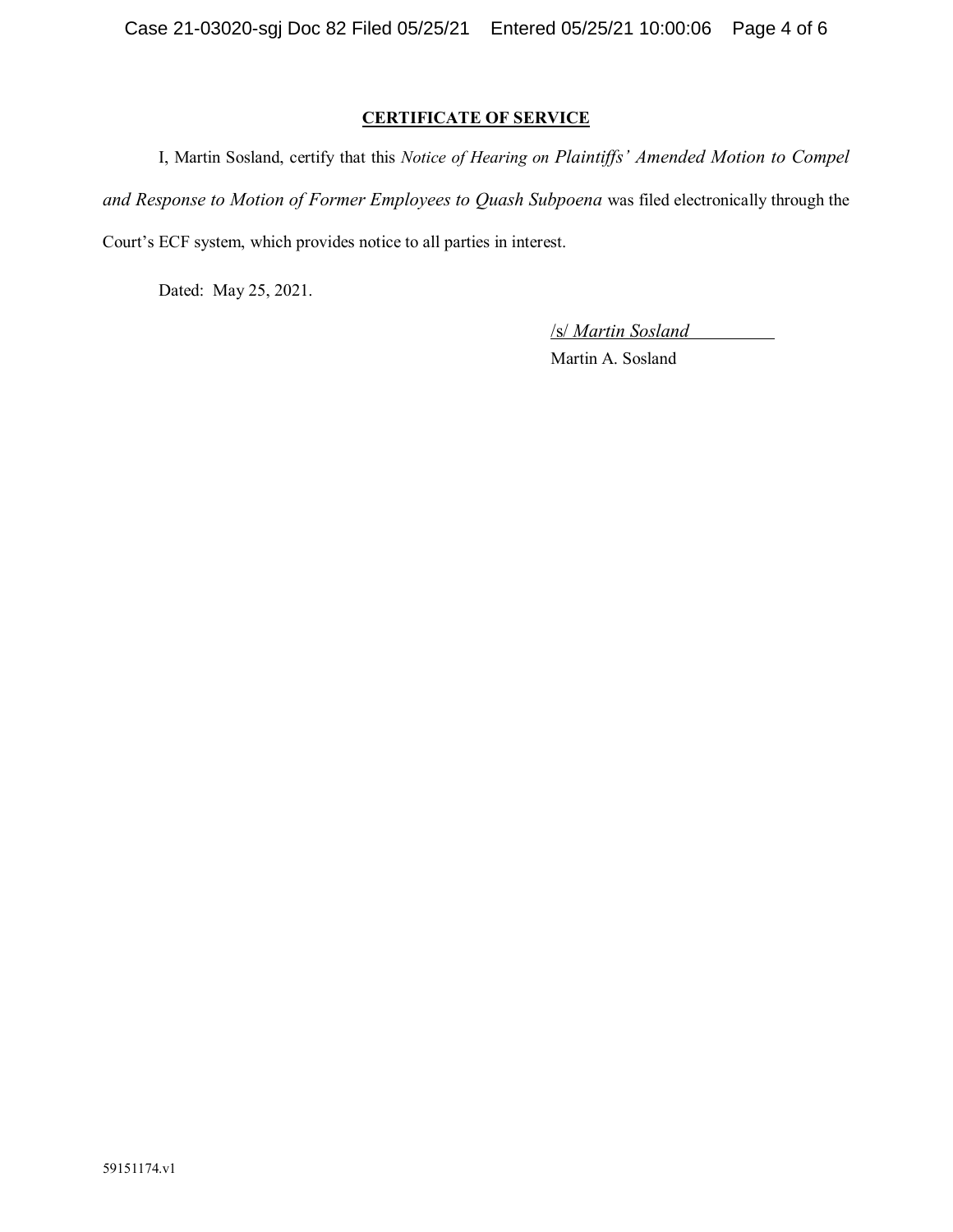# **Exhibit A**